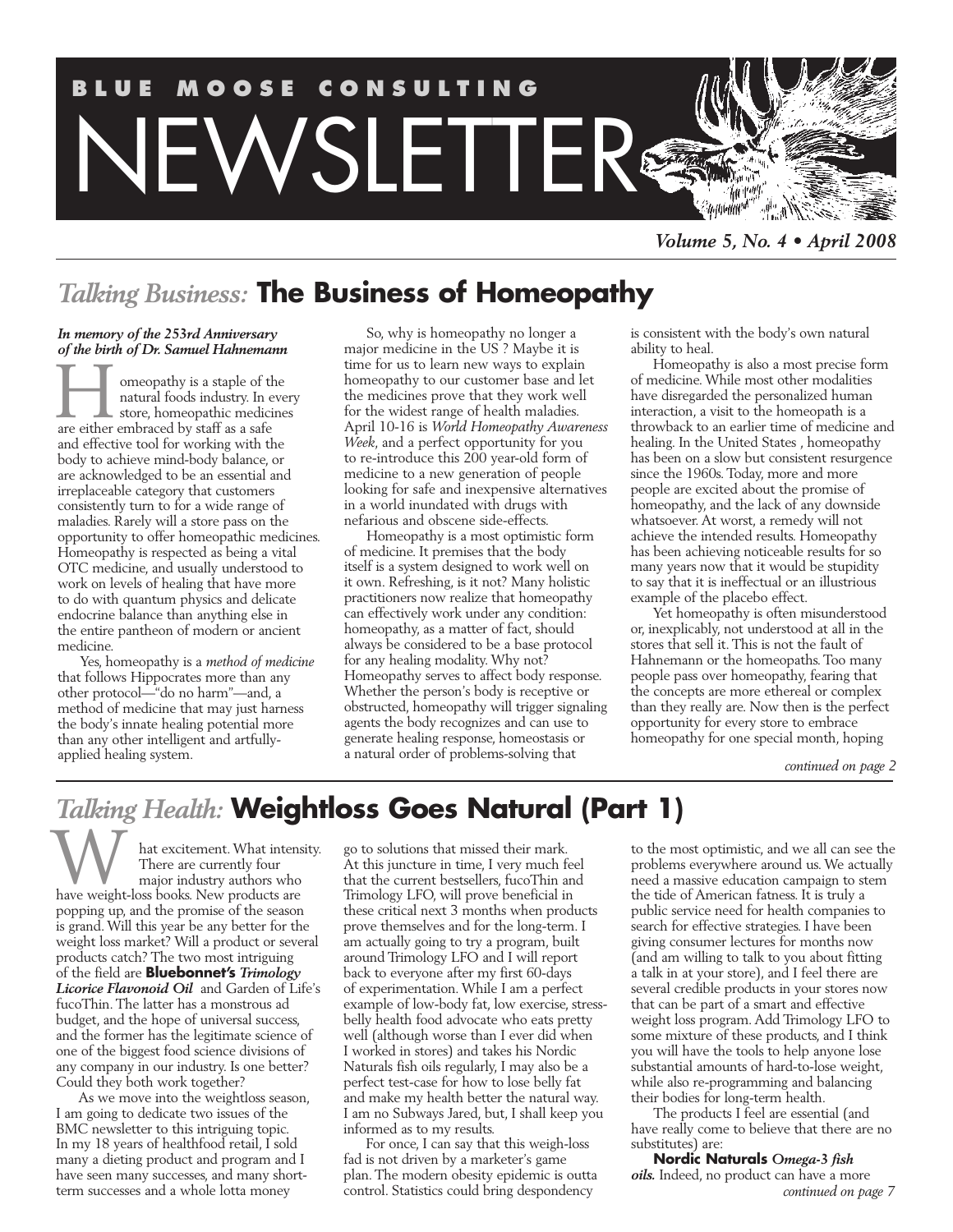### **The Business of Homeopathy**

*continued from page 1*

to explain homeopathy more clearly and highlighting homeopathy's acceptance as a world medicine—valid today and for all of tomorrow's problems and concerns.

So, how to begin? Use the occasion of *World Homeopathy Awareness Week* to highlight some interesting facts about homeopathy. There are over 6000 homeopathic medicines actively used today, and almost every proven medicine has remained valid and on the market after its introduction. An allopathic medicine has a 20 year life-cycle, and too many of today's marvel drugs suffer ignominious disaster within a decade of launch. Homeopathy is fully embraced in Europe, where 70% of all homeopathic drugs are sold. France is the largest market followed by Germany. Homeopathy is also widely appreciated and gaining popularity in the rest of Europe, South America, and India. In India, homeopathy has increased by an average of 25% each of the past five years. It has been estimated that homeopathy has grown worldwide by over 500% in the past  $\overline{7}$  years.

In the US , homeopathy enjoys acceptance in both the drug and the natural foods markets. Most drug stores pay lip service to homeopathy, as they too realize that customers are coming in to look for these products all the time. Druggists appreciate this market demand, and they certainly realize that the investment in a shelf of homeopathy is a sound investment for an inexpensive category in their stores. (if only they could fathom the deep truth in the statement that disposing of homeopathic drugs into the water supply would never cause a scary scenario where everyone's tap water becomes infested with a dangerous mix of inappropriate mixtures of toxic pharmaceuticals!) Truthfully though, homeopathic pharmacists are our allies in making sure that homeopathy retains its legal status in the US as an over-the-counter drug. Today, it is reported that homeopathic medicines are sold in over 30,000 drug stores, health food stores (as well as pet stores,

#### **In the News Newsweek praises Perfect Organics**

**Perfect Organics** was featured in the March 24th, 2008 edition of *Newsweek* in an article entitled "For a Superhealthy Glow". The Perfect Organics product line was identified as a "*Newsweek* favorite," and the author spoke of the incredible touch and feel of the products.

The images of the Perfect Organics shea butters that accompanied the article are proof that the Perfect Organics brand is gaining visibility in the mainstream. Ask us for copy to place by your Perfect Organics display.

# **Another Reason to Join the Natural Products Association.**

### **Education Day and Natural Products Day**

NPA's Fourth Annual **Education Day is April 7th** and you can still attend. Admission is free to all NPA retail members. This year's event, held at the Washington Jury's Hotel at Dupont Circle from 2-5:30 PM, and will be a series of three round-table discussions on topics of interest to retailers. Come learn what other retailers are experiencing and share your skills with other. The subjects discussed will be:

## EFFECTIVELY MARKETING YOUR STORE • 2:15 PM - 3:10 PM

*Moderator: Michael Hennessey, owner, Blue Moose Consulting*

This session covers a variety of effective marketing solutions for retailers of all sizes.

#### STAFF TRAINING, EDUCATION AND THE BOTTOM LINE • 3:15 PM - 4:10 PM *Moderator: Michael Pelton, owner, Inner Circle Sales*

This session covers the importance of a highly educated and motivated staff, especially given the competitive pressures from mass marketers, the Internet, and other channels of trade.

PLAN FOR SUCCESS: CREATE YOUR OPTIMUM STORE BUSINESS MODEL • 4:15 PM - 5:10 PM *Moderator: Donnie Caffery, owner, Good Foods Grocery* 

This session will focus on three areas: 1) What categories in our P&L should be what percentages of our sales? 2) How do we structure our management and staff job responsibilities? 3) What monitoring reports and habits do you recommend to stay on top of your business? Participants will be contacted prior to attending to prepare for the discussion. As we share, we will learn.

This local one-day event will precede the Natural Products Day of lobbying on Capitol Hill April 8th. To sign up for the Education Day on the 7th, act now and contact NPA East Executive Director, Paul Kushner, at pkushner@comcast.net or phone: 856.985.5446

sporting goods stores, mass market outlets and professionals offices).

In the US, we have the *National Center for Homeopathy,* which has an open membership to professionals and lay people interested in homeopathy—and I encourage everyone to join. Each April, the National Center for Homeopathy organizes the Annual Joint American Homeopathic conference—open to practitioners and the public. This year's theme is "Homeopathy in Community." (April 11-15, Warwick Rhode Island) where they will celebrate their 35th annual membership meeting. It is worth noting that homeopathy aims to tackle the big issues too: one topic at the convention covers the historical evidence of the success of homeopathy in times of epidemic and pandemic. Proof exist that homeopathy was 8x more effective than allopathic medicine in fighting diphtheria in the 1800s and homeopathy still proves effective today against acute problems, viruses, fevers, and every type of flu. Homeopathy is being used for posttraumatic stress disorder and traumatic brain disorder. Yes, homeopathy is very vital and relevant today.

There is a lot of intriguing and pertinent information, as you can see, that is available for you to make the case in your store for the relevance of homeopathic medicine. There are facts that can open eyes. Truthfully, homeopathy becomes valid to people when they use it one time and it works



Helps relieve sore<br>throat, hoarseness and<br>dry, scratchy throat.

 $\overline{\rm Net\ 1\ fl\ 0^z}$ 

for them. Why wait for people to turn to homeopathy for the flu? Here is the opportunity to recommend homeopathy for allergies and asthma. Use the Sports Nutrition theme to impress the

validity of homeopathy for aches, pain, cuts and trauma.

**Newton Homeopathics** has a superior Aches & Pains Formula (N019) and the children's version (Bangs & Scrapes) is one of their bestselling children's products. Newton also produces a stellar Trauma Ointment that is unique and effective.

As importantly, Newton has excellent educational materials. Place a Newton order today, or ask your BMC rep for info on the generous opening order deals, and get sufficient Newton 2008 catalogues to place by your endcap to accentuate your store's excitement about homeopathy. They are free! Their books are thorough, wholistic and excellent for beginners.

Have your newer staff study this book and they will learn the primary sales lines, and maybe review the book again yourself.

Newton Homeopathics is a member of the National Center for Homeopathy and is supporting *World Homeopathic Awareness Week*. Newton differs from the larger number of homeopathic manufacturers as Newtons builds their formulas through their formulator Dr. Luc Chaltin—a present-day clinical homeopath. Most products on the *continued on page 6*



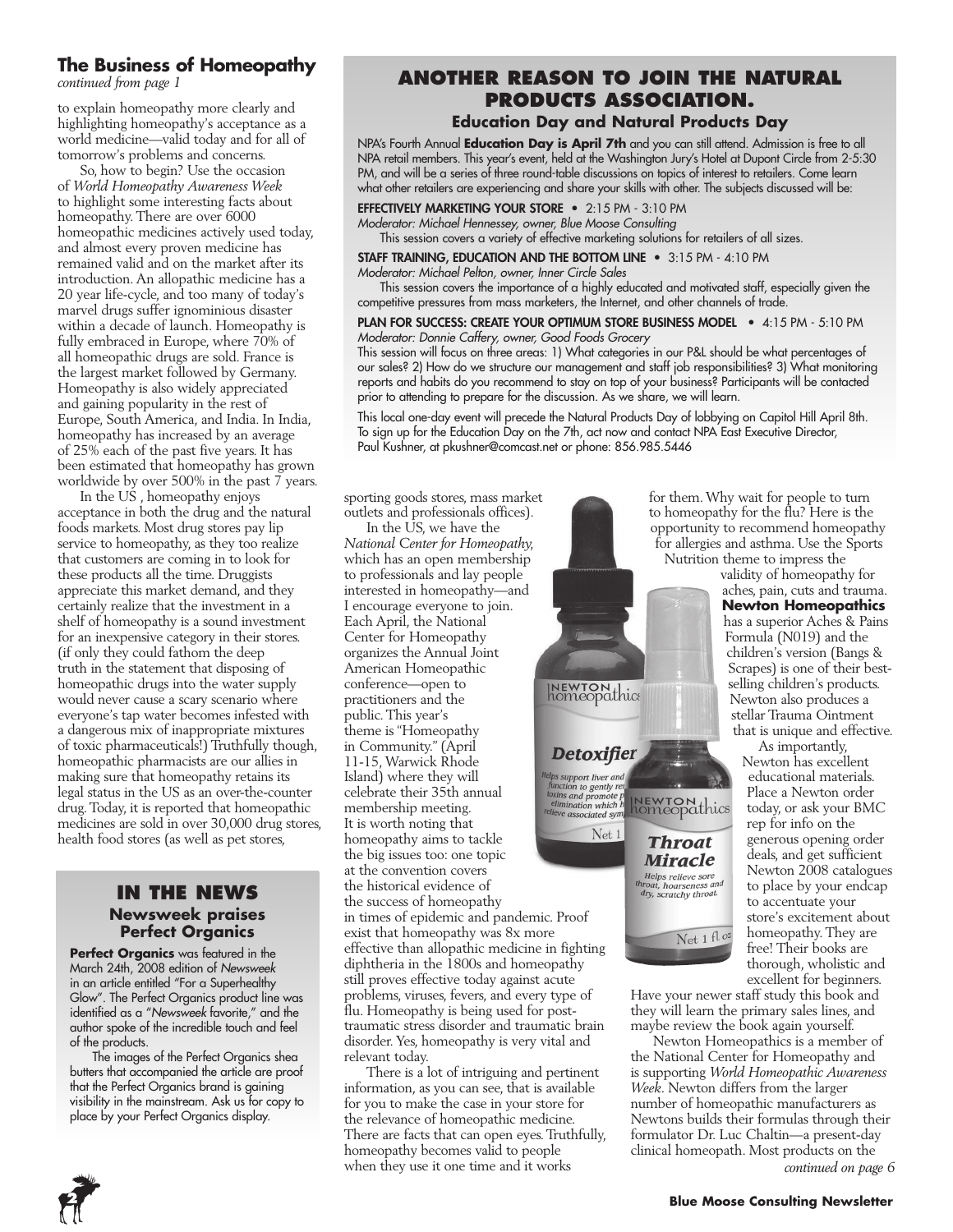

# **Spring is the time to invigorate your community**

For the faint-of-heart, introduce **Dandelion Glycerite**

For everyone, **Healthy Liver Tonic**™ for digestion, **Healthy Cholesterol Tonic**™

# *April Monthly Promotions*

## **20% with minimum order of 3 each**

Dandelion Liquid Extract & Glycerite Healthy Liver Tonic™

*Supports Healthy Liver & Gallbladder Function\** Dandelion, Oregon Grape, Milk Thistle, Artichoke, Schisandra, Fennel

## Healthy Cholesterol Tonic™

*Helps Maintain Established Healthy Cholesterol Levels\** Artichoke, Hawthorn, Turmeric, Fennel



## **Exciting New Products for every store**

**Standardized Cherry Fruit Extract Vcaps** • standardized

• 3 varieties of cherry—sweet, tart, black

**ECGC Green Tea Extract Vcaps** • highest content on the market and one of the best prices

## **Tumeric Root Extract Vcaps**

• combines a complex of standardized active curcuminoids with whole raw root powder

**Vitamin K-2**

• contains NUTRI-K™ as Menaquinone-7 (MK-7) natto extract • best price on the market. Kosher and Vcaps

> *New Flavors!!* Mixed Berry flavor Liquid Cal/Mag Raspberry flavor Liquid Cal/Mag

> > and

all liquid calcium magnesium products now in higher dosages —now 1200 calcium per 2 tablespoons

Not represented by BMC in NJ Not represented by BMC in NJ, SC



Pure and Great Tasting Omega Oils

# **New Products**

*Keep up with the pipeline of the best Omega-3 supplements on the market. A product for every need for this essential nutrient*

> Ultimate Omega 500 Ultimate™ Omega-D with Vitamin D Arctic™ Cod Liver Oil Spiced Apple

Ultimate DHA™ Eye Formula Ultimate Omega™ CoQ10

## **Nordic Naturals and** *Earth Day*

A leader in responsible fishing educate your clientele on the need for sustainable fishing

### *The latest award:*

Nordic Naturals Named Top-Rated Supplement Brand in ConsumerLab.com Survey of Vitamin/Supplement Users!

Talk with your BMC sales rep about Nordic's innovative Coop deals and generous demo program. Partner with Nordic and own your neighborhood Omega-3 sales

Not represented by BMC in NJ, SC and parts of PA Note that the Note of Not represented by BMC in NC, SC, WV

# NEWTON homeopathics

Always safe, always effective.

## **Promote Homeopathy this Spring**

• **Accident-Rescue** is a must for every household's first aid kit.

• Pain, itching, and swelling from bites and stings from bees, wasps, spiders, ants, bugs, mosquitoes, horseflies, and fleas are eased by the use of **Bug Bites**.

• **Bangs & Scrapes for Kids** relieves symptoms of shock and pain with injuries, cuts, and bruises as well as reducing the tension and swelling.

#### **April Monthly Promotion 20% discount**

Qty 6+ per SKU

N034 Accident-Rescue N019 Aches and Pains N060 Amalga Detox N032 Stage Fright – Fear N212 Prime + Spray P012 Flea and Bug Bites, Pet F 034 Bangs and Scrapes, Kid

Newton Product catalogues are the best way for you to successfully present homeopathy to your clientele. Free books that support wholistic health care.

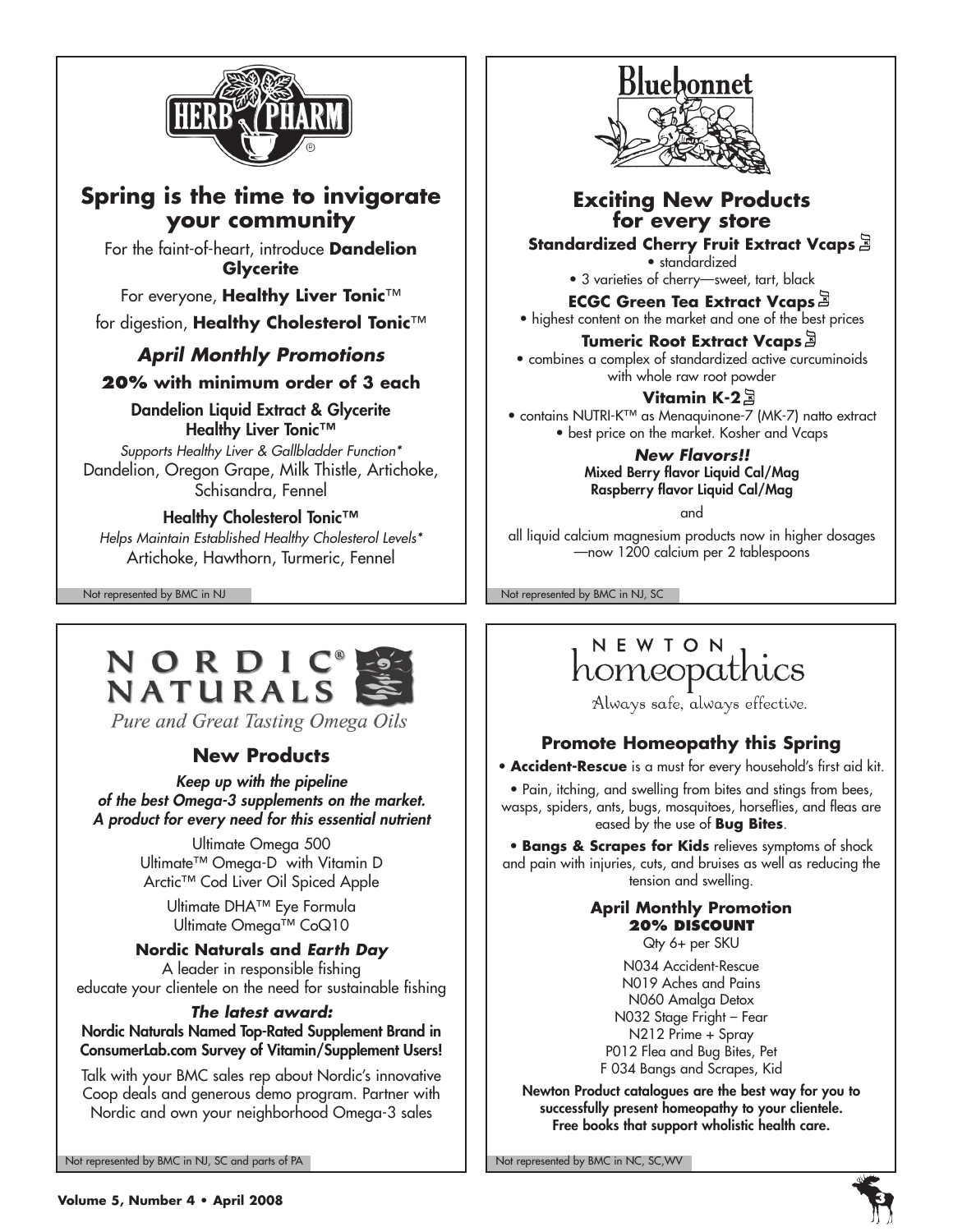

**Marine Phytoplankton** *This next century's nutrition, brought to you by UMAC-Core™* Learn more about how this whole food brings

optimal cellular nutrition. Planning a big outdoor event this summer? Let's see if we cannot partner UMAC-Core and your store to bring new excitement to your

green foods sales.

Busiest booth at the Expo West trade show? Absolutely UMAC-Core™. Ask your BMC rep why this product is gaining tremendous momentum.

Celebrate Earth Day with UMAC-Core™ Marine Phytoplankton found in UMAC-Core™ is solely found in the ocean.

UMAC-core's Sea Farm provides the newest "super food" to mankind while protecting the environment. Manufacture actually sends more phytoplankton back into the ocean after the sea blooms have been harvested. According to NASA, phytoplankton are responsible for approximately<br>50% of the carbon consumption and up to 90% of the<br>oxygen production in the Earth's atmosphere. Pure oxygen<br>is our facilities by-product! UMAC affiliates with other<br>env The Marine Life Sciences Assistantship with the University of Utah Department of Health.



#### **Accentuate the Silver lining of Spring**

Silver hydrosol, the purest form of a silver colloid, plays an elemental role in Springtime health care. Inform your customers of the utility of Sovereign Silver for their Springtime health needs.

*New opportunities:*

- daily immune support • the nasal vertical spray-top for allergy support
- the fine-mist spray for a multitude of uses
- silver is the ideal travel "first aid" choice

• silver provides effective support for bug bites

- silver for the feet and toes for protection and health this sandal season
- 4 oz and 8 oz sizes as you make your clientele confident in silver's versatility

For purity, safety, consistency, effectiveness, science and support *Chose one silver for your store— Sovereign Silver*

Not represented by BMC in NC, SC, NJ, eastern PA



#### **Spring Cleanse? Add** *Probiotics 12* **PLUS**

No seasonal cleanse will ever be complete unless you reintroduce beneficial bacteria into the GI tract as part of the protocol.

*Internally,* Dr. Ohhira's Probiotics 12 Plus is the perfect, plant-based addition to any cleansing protocol: before, during and after.

*Externally,* complement the cleanse with daily skin brushing and use of the Probiotic Kampuku Soap — because this is the perfect time to improve the skin mantle with an active probiotics soap. Teach your community the natural approach to total cleansing this Spring.

Dr. Ohhira's Proprietary formula is plant-based, a fermented culture medium of fruits, vegetables, mushrooms, and seaweeds containing probiotics, bacteriocins and trace amounts of vitamins, minerals and amino acids providing twelve strong strains developed in a 3-year natural fermentation process

**New Literature** Beautiful new literature on these products to complement the new packaging.

*Probiotics 12 Plus*—Original formula: improve your internal environment

*Essential Living Oils*™—a vegan source of GLA in the correct 3-6-9 matrix

*Probiotic Kampuku Soap*—a vegetarian soap with probiotics for your skin



Ancient Sun Nutrition, Inc. *InnovativeWhole Food Nutrition Solutions*

#### **Get excited. Blue Manna™ is back** *Shipping this month*

Blue Manna™ is a proprietary extract of blue-green algae containing significant concentrations of Phycocyanin and PEA (Phenylethylamine).

*Phycocyanin* contains bioactive components that promote healthy joints and tissues with potent antioxidant properties.

*PEA (phenylethylamine)*—an endogenous brain compound found naturally in only two foods: chocolate and AFA algae. PEA enhances concentration, attention, and creates a feeling of joy or well-being.

Every store should have Crystal Manna™ and Blue Manna™ and Wild Bars™

*Extension of the Expo West trade show deals: through April 15* One more great opportunity to save or introduce this superlative line

#### **10% off minimum \$300 15% off minimum \$1000 20% off minimum \$2000**

Can not combine with any other discounts Direct orders only. Must mention when placing order! Good through April 15th, 2008



- Excellent for hair care in these outdoor months
- The Buriti palm fruit is an excellent natural sunscreen. Buriti is from Brazil's tropical wetlands

• Color Fixation shampoo and conditioner protect and keep the colors of the Surya hennas and semipermanent hair colorings in longer. They also work with any system to keep colors stronger longer



*long-term future sales*

*The Hair Doc Company since 1979*

Not represented by BMC in NC, NJ, PA

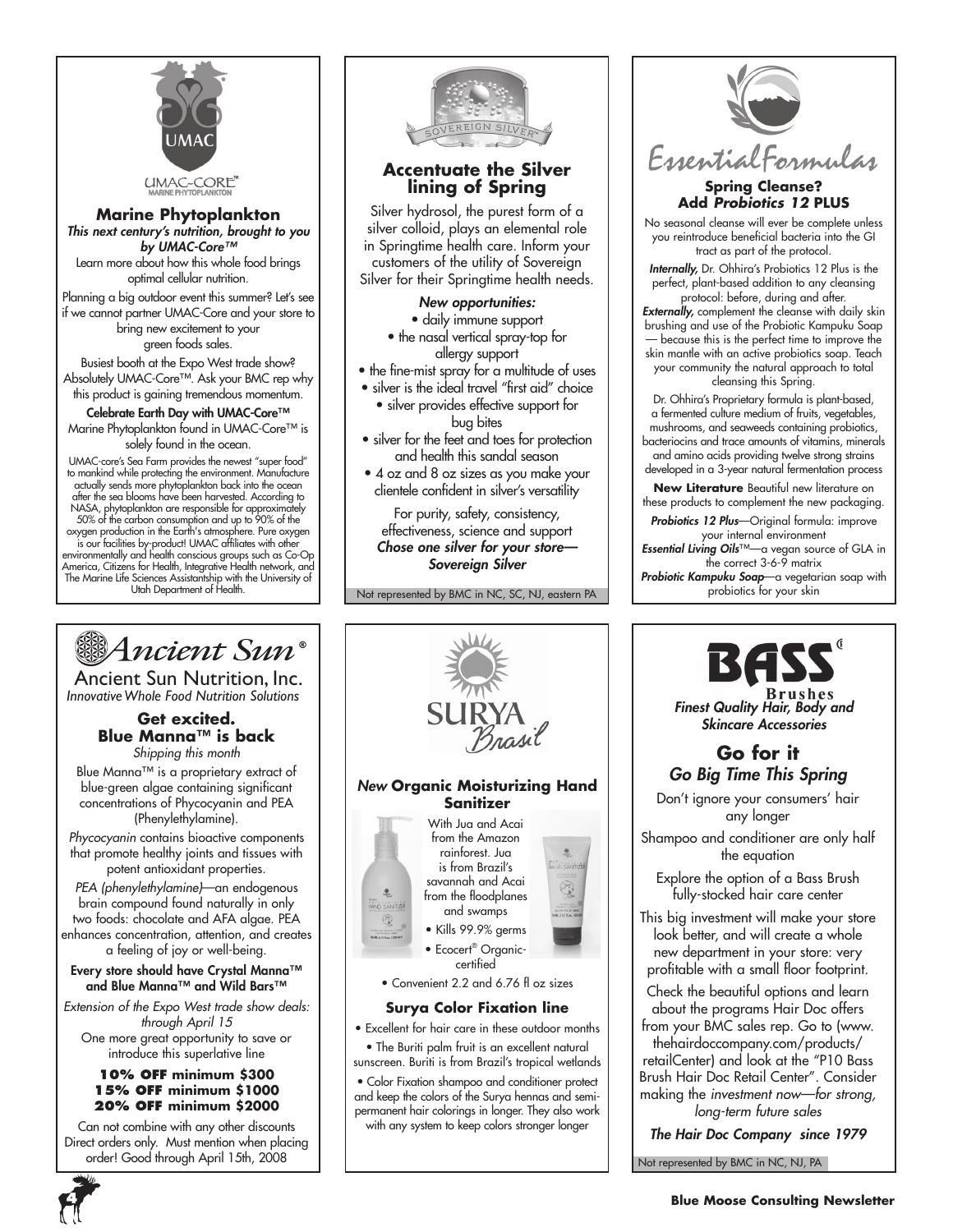

#### HERBAL HEALTHCARE

#### **April Line Drive 15% Pure Herbs and Herbal Formulations\***

Total bottle purchase Buy 15> receive 7% off Formulations 3% off Pure Herbs

Buy 25> receive 15% off Formulations 5% off Pure Herbs

Buy 50> receive 25% off Formulations 10% off Pure Herbs *Buy more, save more \*Discounts do not apply to Soliga Forest Honey, Chyavanprash Jam or Koflet Lozenges* 

Back in Stock and in Demand **Soliga Forest Honey** Himalaya USA pays 25% above fair market value every drop of honey the Soliga tribes manufacture for sale to support these indigenous people (1000 families) who were

relocated to the pristine tropical evergreen rainforests forests of South India where they now live. Now USDA certified organic

Not represented by BMC in PA, NJ **Great promotion for Earth Day!! Himalaya gives back** *globally:* www.himalayausa.com/givingback/ globally.htm *in the USA* www.himalayausa.com/ givingback/index.htm

**Allergy Season Ahead** how many options are you prepared to offer your customers? how well do you understand the choices and their applications? • *Life Source Basics* activates immune cells to more quickly identify and fight foreign challenges. • Clinically proven to promote a strong, healthy immune system response. • Backed by research at leading universities and medical centers • Proven pure safe and effective **WGP** Beta Glucans—*For Spring Happiness* **WGP 3-6**—a patented ingredient containing beta 1,3/1,6 glucan, a complex carbohydrate purified from Baker's yeast—recognized since the 1960s as an immune enhancer.

**LIFE SOURCE B** A S | C S



**Health Education & Health Products & Aloe** 

#### *Capitalize on greens this Spring* **Healthy & Slim Daily Greens Formula™**

*Compare ingredients and price and you will agree, Daily Greens is the product that you should be endcapping.*

- 12 green vegetables and 9 exotic foods
	- in an aloe vera matrix.
	- concentrated greens
	- highly-alkalinizing formula

• vegetables in a 3:1 ratio of Calcium to Phosphorus, important to utilize calcium and alkalinity.

- 4 grams of fiber per 2 tablespoons
- highest greens per Tbs. on the market
	- No fillers, gluten free • 4-5 servings of vegetables

• certified organic barley grass, kamut

grass, wheat grass juice and oat grass juice because, to every healer, these are exceptional sources of enzymes, nutrients and chlorophyll

*"the best-tasting complete greens product on the market"* —Michael Hennessey

Not represented by BMC in SC

# **MushroomScience**®

**Another First from Mushroom Science™**  *Coming Soon!!*

*a mushroom more exotic than Cordyceps and equally beneficial!!* 

Only from Mushroom Science, the industry leader in quality and science

**Medicinal Mushrooms** continue to offer whole food, natural benefits for human health and nutrition.

Mushroom Science brings you the exotic and rare mushroom, Wu Ling in their newest product, **Miracle Zzz**™

Take these gifts from nature and learn to use them.

Wu Ling • traditional Chinese remedy for kidney deficiency

- relief for the bad cycle of stress and difficulties with sleep
	- help people start sleeping again

*ask your BMC rep about the amazing story of the Wu Ling mushroom*

# **HAMPSTEAD TEA** LONDON

**Earth Day Celebration 15% off April line drive** 

## Promote Green Tea this **EarthDay**

Promote Black, White and Oolong teas this month

> *Certified Organic Certified Fair Trade*

*Certified Biodynamically grown*

*a single estate tea for 25 years*

**Promote herbal tea infusions this month** *organic, fair trade, biodynamically grown:*

chamomile, ginger, peppermint, fennel, valerian and rosehip hibiscus

*Tea—the healthier choice*

# **PERFECT®** ORGANICS

# *As seen in Newsweek*

*Organic bodycare goes mainstream Are you leading or following??*

#### **April Promotion** *Coming soon*

The most anticipated bodycare products of the year.

In April, Perfect Organics will be presenting their Organic Baby care line

# **Hippo & Turtle**

Gentle. Nourishing. Sustainable. Organic, vegan body care for babies and kids of all ages. Free of parabens, sodium lauryl sulfates, and synthetic fragrance.

VEGAN

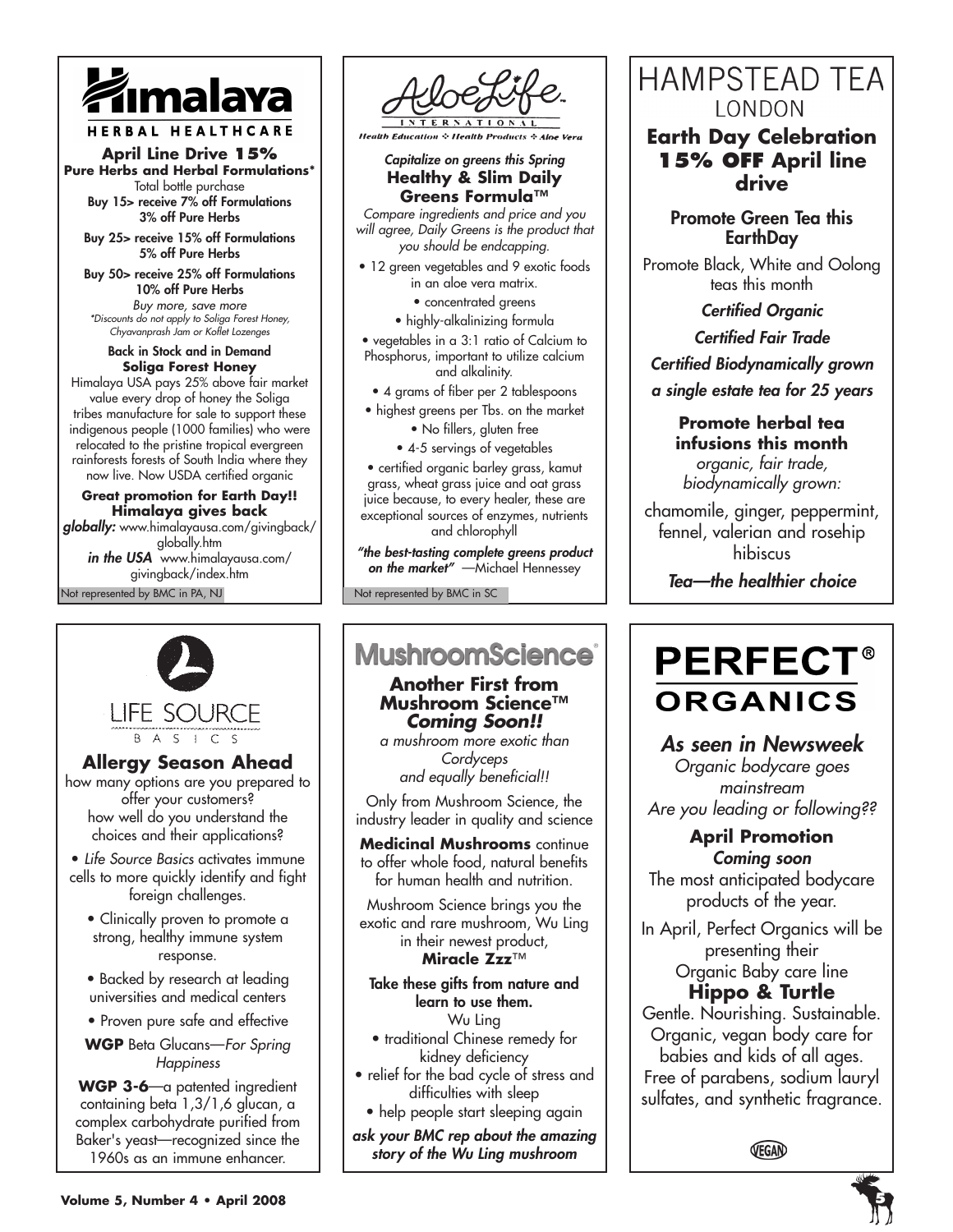#### **The Business of Homeopathy**

*continued from page 2*

market today are governed by the laws of classical homeopathy, that depend heavily upon the early works of homeopathy's founder, Hahnemann.

I find the Newton formulas to be faster acting and more successful more often than all the foundational formulas, especially since Newton builds their formulas with a concern and recognition of the important roles of the liver and organs in the healing process. Newton Homeopathics has enough unique formulas that they should be in every single health food store. Newton formulas are modern remedies for modern maladies, and they are actually easier to explain than the standard formulas. Also, Newton is independently owned. There has been a tremendous consolidation of homeopathic manufacturers recently. Boiron bought

several American and European companies, and the acquisitions have actually led to a reduction of available remedies. Supporting Newton is supporting diversity in the marketplace, and a method of manufacture that is greener than the big players although all homeopathy is green medicine.

So whether you want to highlight World Homeopathy or Sports homeopathy or national homeopathy conferences or Earth Day and homeopathy, this April 2008 can easily be made into your month to bring homeopathy to the forefront in your store. Even an annual event.

You sell it, you have heard the stories of success, and the miracles. Take a moment now to use facts to make homeopathy shine in your store. Here is an easy promotion. Go to **www.homeopathyworkedforme.org** and print out their one-page petition designed for people to document situations where homeopathy worked in their lives. Leave

#### **The following was derived from an article in the January/February 2007 issue of**  *Homeopathy Today.*

In a recent survey conducted by the American Medical College of Homeopathy, some interesting statistics were found about American homeopaths:

- The average age was 49. 76% were female, and 64% were married.
- 54% were not in a health related profession before becoming homeopaths.
- 34% had a bachelor's degree, 19% had a masters, and 28% had a doctorate.

*Homeopathy Today* is a magazine available for free 6-times a year for members of the National Center for Homeopathy.

## **Tip of the Month**

The economy is certainly uncertain. Use this Spring Cleaning season to get rid of old and slow-selling products. It will be better to discount and move out, than to be sitting on product if the year's business gets tighter. Most healthfood stores are doing very well this March, but this is the time to offer sales to the budget-conscious anyway. Lighten your shelves and bring in new, exciting BMC products!!

copies of these petitions with a sign at an endcap of Newton products, and have your customers take the initiative and fill them out. Offer to submit any signed petitions for them, and use this opportunity to learn from your community about how homeopathy works for them. The stories will convince you that homeopathy is more powerful than you ever thought. And then you can start your own strategy to make homeopathy a bigger part of your store's profile.

I am ready to talk to you about expanding your Newton section today. Happy selling in the 21st Century!

**www.worldhomeopathy.org nationalcenterforhomeopathy.org www.homeopathyworkedforme.org** ❂



#### *New* **Nutrex Hawaii M.D. Formulas™** *Made with Aloha!*

*"Our New Line of Supplements are fresh, smart, Doctor Formulated."* —Robert Corish M.D.

Astaxanthin in doctor-formulated, clinically-tested nutritional complexes Vegetarian alternatives for important health issues

#### **JointAstin™ CardioAstin™ DermaAstin™**

BioAstin Supreme™ powerful "Super *C*arotenoid Complex" in a 6 mg vegetarian softgel.

Ask your BMC rep about how to get these exciting new products….

#### *Spirulina Stock up Sale*

The world's most complete and powerful "Superfood,"*Hawaiian Spirulina*

**15% off through distributors** 100 tab, 200 tab and 400 tab



*Introduce Whole-food Enzyme Nutrition to your customers this Spring with Juvo and gain a new green foods customer for life as people who try Juvo, love Juvo.*

Whole Food: JUVO contains 60 healthful ingredients including whole grains, vegetables, sea vegetables and fruits. Complete nutrition: high in phytonutrients, dietary fibers, antioxidants, and enzymes.

**Natural and Organic:** USDA Organic and kosher ingredients. NON-GMO and vegan

**Raw, Alive Nutrients:** JUVO uses freeze-Drying technology to preserve nutritive properties, flavor and color. Alive with Organic nutrition.

Rice, brown rice, millet, Job's tears, soy bean, black bean, black rice. red bean, parsley, beet, kale, carrot. tomato, camu camu, acerola extract, sprouted alfalfa, pumpkin, radish, radish leaf, concord grape, pomegranate, burdock, lotus root, pumpkin, radish, wild blueberry, wild lingonberry, black currant, aronia fruit, sour cherry, wild cranberry, wild elderberry, red raspberry, black raspberry, codonopsis root, ashitaba, cabbage, mugwort, nori seaweed, brown seaweed, Sea tangle seaweed, shitakeagaricus- mushrooms, spirulina, chlorella, Jerusalem artichoke extract, soybean protein, brown rice protein, hibiscus extract, Solomon extract, Momordicae Grosvenori Extract.

Not represented by BMC in Eastern PA, NJ



# *Olbas is Springtime Relief*

Olbas inhalers are the natural antidote to a finicky nose

Your regulars demand it and new customers need to be introduced to the natural relief of Olbas.

- Original Swiss Essential Oil Formula
	- Makes Nasal Passages Feel Cleaner
- Lessens Effects of Low Humidity
	- Penetrating Vapors With Rapid Action
	- And for sports enthusiasts, the Olbas POWERInhaler

*Power to Breathe™— Naturally*

**6**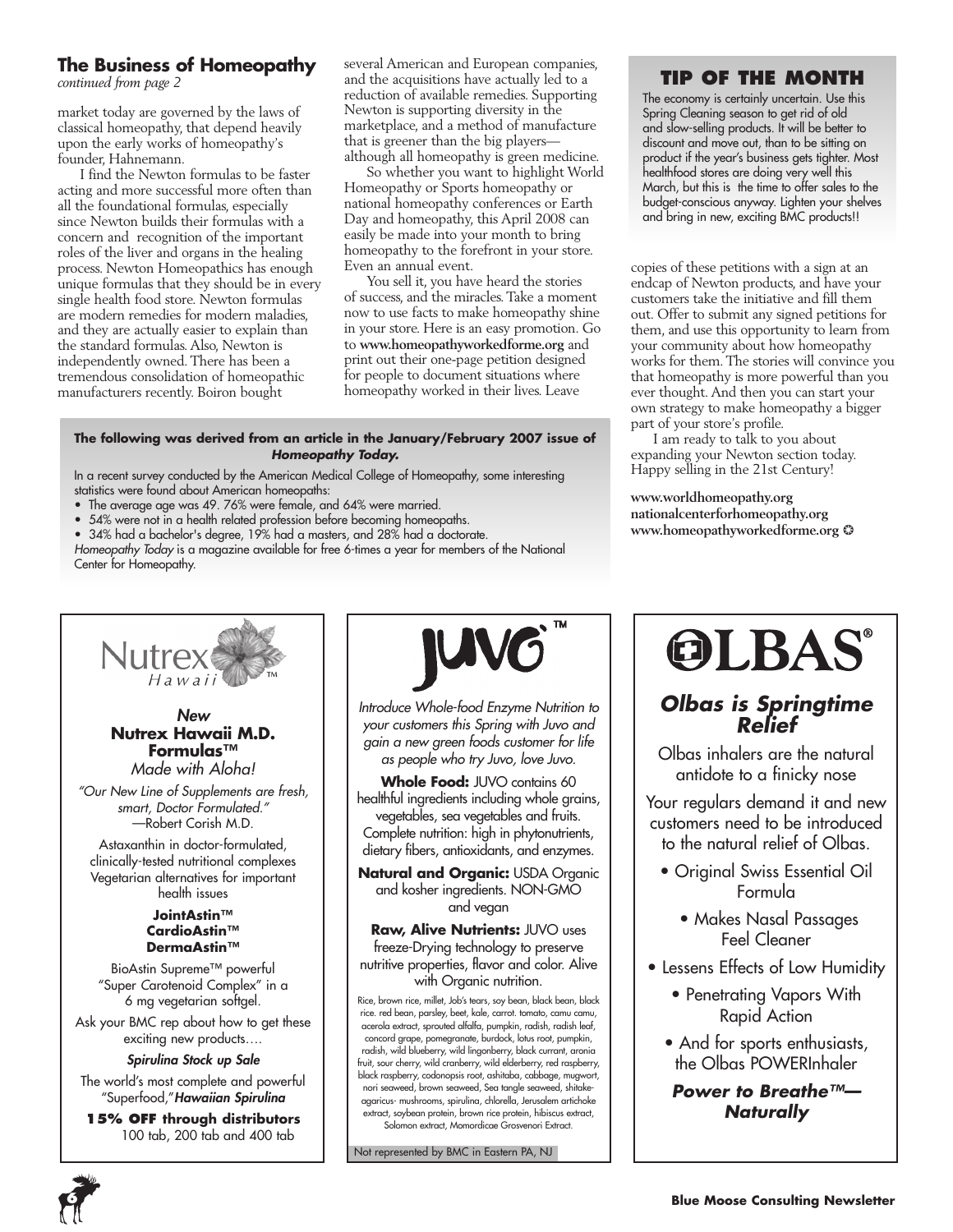### **Weightloss Goes Natural**

*continued from page 1*

foundational benefit for reaching positive weight management than pure fish oil Omega 3s. Best choices: Ultimate Omega™, Ultimate™ Omega-D (caps) or Omega-3D (liquid), or any flavor Arctic™ Cod Liver.

**Bluebonnet** *Optimum Enzymes:*  OK, you could substitute other multi-task enzymes here, but for the price, and quality manufacture—National Enzyme Company is the oldest manufacturer in the US—there are not many equals. Add to the fact that this product is in a glass bottle, in Vcaps and is sold only in health food stores, and this is a must-part of any dieting protocol. 2-3 a day with the largest meals.

**Himalaya USA** *LiverCare*: Anne Louise Gittleman is certainly correct when she points to liver support and organic foods as the way to take the burden off the liver. This product is backed by 182 published clinical studies and is hepato-protective and hepato-nourishing.

**Essential Formulas** *Probiotics 12 PLUS*: you have to improve your internal environment to have any significant longrange benefits for the digestive system, and no product does this better.

**Himalaya USA** *LeanCare*: with guggul, garcinia, ginger, gymnema, triphala and 4 published clinicals, this product effectively addresses lipid metabolism, digestion and sugar cravings. Let qualified herbs work for you.

**Herb Pharm** *Green tea Glycerite*: adding this Organic, delicious and properly manufactured liquid extract to the daily diet adds thermogenic support and antioxidant protection.

# **Aloe Life** *whole leaf aloe concentrates*:

essential for digestion.

Bluebonnet Tonalin® CLA: we are learning more and more about the importance of certain fat compounds in the body for re-aligning the system.

**Bluebonnet** *Trimology*®  *LFO*: this product is the first of the Bluebonnet Trimology line. Dubbed the *Science of Slimming*® , this program is designed on the premise good science. It can be pointed out that Bluebonnet has always shied away from trendy weightloss fads, because the science was not compelling enough. With this product, we have something that progressive nutritionists are getting excited about.

In the second part of this article, I will add other beneficial products that could be part of positive problem-solving protocol for safe, sound weight loss. Several things first: (1) beware of someone who has a clean, neat program. Most companies are not experts in every level of manufacture. Bluebonnet does some things well and Nordic or Herb Pharm others. No one can give you the certainty of quality and consistency with Ayurvedic herbs that Himalaya USA provides, and no one makes a better aloe vera product in the world than Aloe Life. It is true that it is better to recommend products that are specialized; (2) the probiotics and omega-3s are essential—this is irrefutable; (3) every strategy must consider many levels of effect, depending upon the person. Water-weight is the easy first, brown fat and adipose fat (belly fat) are the more difficult culprits. Next, rebalancing the digestive system is essential (raw foods or a Juvo meal replacement) and probiotics, and then finally, a long-term sensible weight management strategy. These concepts will take time and educational energy, but it means that you are

## **"We Are health food people" Laura Pestel, BMC General Manager**



Hello my fellow Blue Moose devotees, health food fans, and seekers of premium quality nutritional products! It has been nearly 1 year since I began my journey with Michael Hennessey and the Blue Moose Consulting company! Time sure does fly by! There has been much for me to learn in a short amount of time and I have enjoyed learning from a different side of our natural foods business.

My experience in the past has been in natural food retail management. Now I am quickly becoming versed in the lingo and doings of the manufacturers and brokerage side of the industry. Many challenges have occurred along the way, but the learning is enjoyable and the people are wonderful. This is a still a great industry to be involved within, even though there have been radical

changes since I began in 1982.

I'd like to let you know some of what my responsibilities are for Blue Moose Consulting so that you will feel free to contact me if I can be of service to you in the future. I am by the phone or computer the majority of the time, along with my cat, Lucy, and dog, Penny, between the hours of 9:00 am and 5:30 pm Monday through Friday. (In case you hear a dog bark!) Anytime you need assistance with one of our vendors, you can reach me. I am in communication with our manufacturers on a regular basis and I'm also in contact with your sales rep nearly every day. Please call me with your concerns or needs! Also, I can help you coordinate demos, trainings, events, and/or co-op advertising for your store. These are the many ways in which you can utilize my help to further your store's growth and success! It is my pleasure to extend the helping hand of Blue Moose Consulting. I look forward to hearing from you soon!

In health and wellness, Laura Pestel



explaining the wholistic

appraisal and

solution and the trust you gain will make it worth the effort and the sale.

First, Trimology.

The most detrimental factor in those symptoms that define the new malady coined Syndrome X, is belly fat. Expanded bellies have changed the American silhouette, displaying a hefty bulge in the midsection. The urgency is that this fat that surrounds our organs, is actually causing health damage.

*continued on page 8*

#### **Endcap Ideas Earth Day is April 22, 2008**

Share your love of the earth, and those companies that honor and respect the earth in their business. Every product on your display will have a story that you should be proud to share. Some great ideas for this 38th annual:

- **Bluebonnet** Green Utopia and Super Earth multiples
- Nordic Naturals all best-sellers and Nordics' Environmental and Over-fishing educational brochures
- **Hampstead Tea** biodynamically grown teas and Demeter certification brochures (www.demeter-usa.org)
- **Himalaya USA** Soliga Tribe USDAcertified honey
- \* **Perfect Organics** 3-in-1 Organic Bodywashes with the Phillipe Cousteau recommendations for their decision to provide water-free bodycare products
- **Surya Brasil** Amazonia Preciosa shampoos Mateiro School Project which teaches indigenous people to work the rainforest as a method of retaining this vital resource while preserving their dignity and way of life.
- **UMAC-Core**—a poster on how the Sea Farm actually creates more raw material than they harvest, making the area around the facility a place of greater abundance of healthy marine phytoplankton. Making the world better!!

www.earthday.net ww2.earthdaynet/~earthday